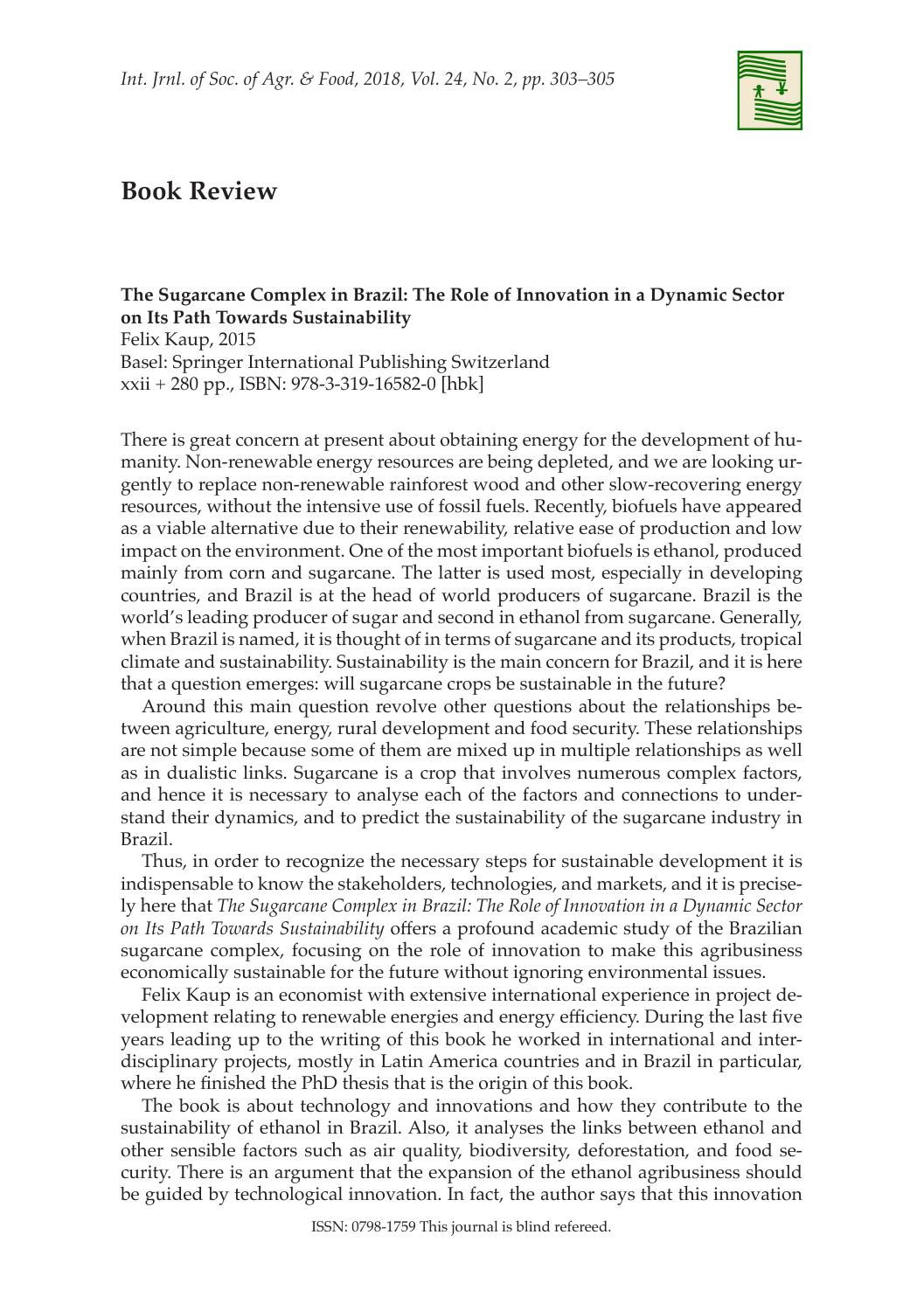is responsible for the growth of the sugarcane industry without endangering its renewal and, even better, that technological innovation helps to make this crop a fundamental contributor to Brazilian development.

As I said before, this publication results from a PhD thesis, which is the reason for the book's unique academic rigor, and for its thorough study of the technological factors that directly affect the production of Brazilian sugarcane. However, social and human factors are not the main ingredients for the author, which is a weak point.

The book is divided into five chapters. The first is an introductory chapter that explains briefly the three main objectives in the author's research. The first is to document and to analyse important developments of the sugarcane complex through conducting semi-structured interviews with experts from the Brazilian sugarcane industry. The second objective is to assess to what extent the identified dynamics and developments affect the capability of the sugarcane complex to evolve into an innovative system. The third objective is to evaluate to what extent the identified and analysed technological and institutional developments and innovations might contribute to a transition towards sustainability.

The second chapter presents the theoretical framework that deals with the concept of sustainability and the transition towards sustainable mobility. Here mention is made of one of the main fears of the production of biofuels, its environmental impact. The author uses the Environmental Kuznets Curve (EKC) to explain that industrial innovation leads to excessive consumption, which generally has a negative impact on the environment. However, the curve also suggests that continuous economic development can also promote environmental protection. It is important to cite that the concept of sustainable development is very controversial as some environmental economists affirm that it maintains capital for future generations. But no attention is given to the power asymmetries along the ethanol value chain, inequalities spots where there are people without economic growth opportunities.

The third chapter gives a detailed explanation of the methodology used for the research. Thus, the research design process is explained, concluding that it is a case of methodological pluralism. Here, the concept of triangulation is introduced, which is to investigate through different methods and different points of view and perspectives the advantages of innovation and technology within the sugarcane industry. Also, it is explained that methodological pluralism occurs when quantitative and qualitative methods are used within the process of data collection, field interviews, and the literature review; thus, they complement and explain each other towards a holistic view of the work.

The fourth chapter is the most extensive because it is the empirical analysis of the compiled data. After the theories of sustainable transition and innovation systems have been explained in the previous chapters, semi-structured interviews conducted with industry experts are followed by an elaborated analysis using, among others, ATLAS.ti software. In this chapter it becomes possible to understand Brazilian state intervention through policies developed by the government to influence, control and supervise the entire productive chain of sugarcane and its products. In turn, it explains the different governmental and private institutions that determine the global value chain of sugarcane (GVC) in Brazil. Here, for example, UNICA (Brazilian Sugarcane Industry Association) appears as an organization controlling more than 50% of all Brazilian ethanol and 60% of overall sugar production. At this point, it is interesting to note that after processing the interviews the frequency of occurrence